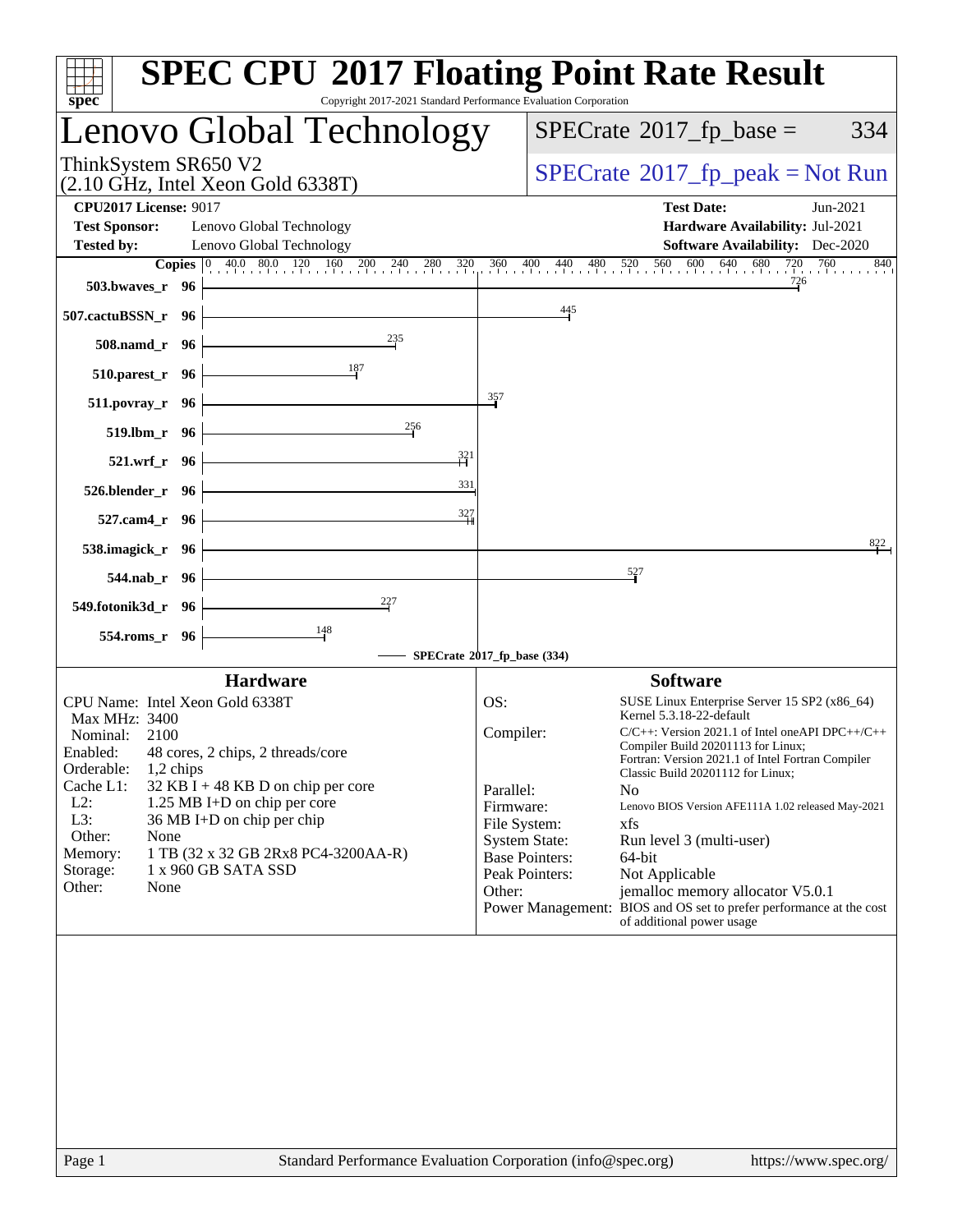

#### **[SPEC CPU](http://www.spec.org/auto/cpu2017/Docs/result-fields.html#SPECCPU2017FloatingPointRateResult)[2017 Floating Point Rate Result](http://www.spec.org/auto/cpu2017/Docs/result-fields.html#SPECCPU2017FloatingPointRateResult)** Copyright 2017-2021 Standard Performance Evaluation Corporation

### Lenovo Global Technology

 $SPECTate$ <sup>®</sup>[2017\\_fp\\_base =](http://www.spec.org/auto/cpu2017/Docs/result-fields.html#SPECrate2017fpbase) 334

(2.10 GHz, Intel Xeon Gold 6338T)

ThinkSystem SR650 V2<br>  $\begin{array}{c}\n\text{SPECTB} \setminus \text{SPECTB} \\
\text{SPECTB} \setminus \text{SPECTB} \\
\text{SPECTB} \setminus \text{SPECTB} \\
\text{SPECTB} \setminus \text{SPECTB} \\
\text{SPECTB} \setminus \text{SPECTB} \\
\text{SPECTB} \setminus \text{SIST} \\
\text{SPECTB} \setminus \text{SIST} \\
\text{SPECTB} \setminus \text{SIST} \\
\text{SPECTB} \setminus \text{SIST} \\
\text{SPECTB} \setminus \text{SIST} \\
\text{SIST} \setminus \text{SIST}$ 

**[CPU2017 License:](http://www.spec.org/auto/cpu2017/Docs/result-fields.html#CPU2017License)** 9017 **[Test Date:](http://www.spec.org/auto/cpu2017/Docs/result-fields.html#TestDate)** Jun-2021

**[Test Sponsor:](http://www.spec.org/auto/cpu2017/Docs/result-fields.html#TestSponsor)** Lenovo Global Technology **[Hardware Availability:](http://www.spec.org/auto/cpu2017/Docs/result-fields.html#HardwareAvailability)** Jul-2021 **[Tested by:](http://www.spec.org/auto/cpu2017/Docs/result-fields.html#Testedby)** Lenovo Global Technology **[Software Availability:](http://www.spec.org/auto/cpu2017/Docs/result-fields.html#SoftwareAvailability)** Dec-2020

#### **[Results Table](http://www.spec.org/auto/cpu2017/Docs/result-fields.html#ResultsTable)**

|                                                    | <b>Base</b>   |                |       |                | <b>Peak</b> |                |       |               |                |              |                |              |                |              |
|----------------------------------------------------|---------------|----------------|-------|----------------|-------------|----------------|-------|---------------|----------------|--------------|----------------|--------------|----------------|--------------|
| <b>Benchmark</b>                                   | <b>Copies</b> | <b>Seconds</b> | Ratio | <b>Seconds</b> | Ratio       | <b>Seconds</b> | Ratio | <b>Copies</b> | <b>Seconds</b> | <b>Ratio</b> | <b>Seconds</b> | <b>Ratio</b> | <b>Seconds</b> | <b>Ratio</b> |
| $503.bwaves_r$                                     | 96            | 1326           | 726   | 1327           | 726         | 1328           | 725   |               |                |              |                |              |                |              |
| 507.cactuBSSN r                                    | 96            | 272            | 446   | 273            | 445         | 273            | 445   |               |                |              |                |              |                |              |
| $508$ .namd $_r$                                   | 96            | 389            | 234   | 389            | 235         | 389            | 235   |               |                |              |                |              |                |              |
| 510.parest_r                                       | 96            | 1342           | 187   | 1344           | 187         | 1343           | 187   |               |                |              |                |              |                |              |
| 511.povray_r                                       | 96            | 628            | 357   | 630            | 356         | 626            | 358   |               |                |              |                |              |                |              |
| 519.lbm r                                          | 96            | 395            | 256   | 396            | 256         | 394            | 257   |               |                |              |                |              |                |              |
| $521$ .wrf r                                       | 96            | 689            | 312   | 670            | 321         | 669            | 322   |               |                |              |                |              |                |              |
| 526.blender r                                      | 96            | 441            | 331   | 441            | 332         | 441            | 331   |               |                |              |                |              |                |              |
| $527$ .cam $4r$                                    | 96            | 521            | 322   | 513            | 327         | 509            | 330   |               |                |              |                |              |                |              |
| 538.imagick_r                                      | 96            | 285            | 838   | 291            | 822         | 291            | 820   |               |                |              |                |              |                |              |
| $544$ .nab r                                       | 96            | 307            | 526   | 306            | 528         | 307            | 527   |               |                |              |                |              |                |              |
| 549.fotonik3d r                                    | 96            | 1649           | 227   | 1652           | 226         | 1651           | 227   |               |                |              |                |              |                |              |
| $554$ .roms_r                                      | 96            | 1030           | 148   | 1033           | 148         | 1033           | 148   |               |                |              |                |              |                |              |
| $SPECrate^{\otimes}2017$ fp base =<br>334          |               |                |       |                |             |                |       |               |                |              |                |              |                |              |
| $SPECrate^{\circ}2017$ fp peak =<br><b>Not Run</b> |               |                |       |                |             |                |       |               |                |              |                |              |                |              |

Results appear in the [order in which they were run](http://www.spec.org/auto/cpu2017/Docs/result-fields.html#RunOrder). Bold underlined text [indicates a median measurement](http://www.spec.org/auto/cpu2017/Docs/result-fields.html#Median).

#### **[Submit Notes](http://www.spec.org/auto/cpu2017/Docs/result-fields.html#SubmitNotes)**

 The numactl mechanism was used to bind copies to processors. The config file option 'submit' was used to generate numactl commands to bind each copy to a specific processor. For details, please see the config file.

#### **[Operating System Notes](http://www.spec.org/auto/cpu2017/Docs/result-fields.html#OperatingSystemNotes)**

Stack size set to unlimited using "ulimit -s unlimited"

#### **[Environment Variables Notes](http://www.spec.org/auto/cpu2017/Docs/result-fields.html#EnvironmentVariablesNotes)**

```
Environment variables set by runcpu before the start of the run:
LD_LIBRARY_PATH =
      "/home/cpu2017-1.1.8-ic2021.1-revA-update1/lib/intel64:/home/cpu2017-1.1
      .8-ic2021.1-revA-update1/je5.0.1-64"
MALLOC_CONF = "retain:true"
```
#### **[General Notes](http://www.spec.org/auto/cpu2017/Docs/result-fields.html#GeneralNotes)**

 Binaries compiled on a system with 1x Intel Core i9-7940X CPU + 64GB RAM memory using openSUSE Leap 15.2 Transparent Huge Pages enabled by default

**(Continued on next page)**

Page 2 Standard Performance Evaluation Corporation [\(info@spec.org\)](mailto:info@spec.org) <https://www.spec.org/>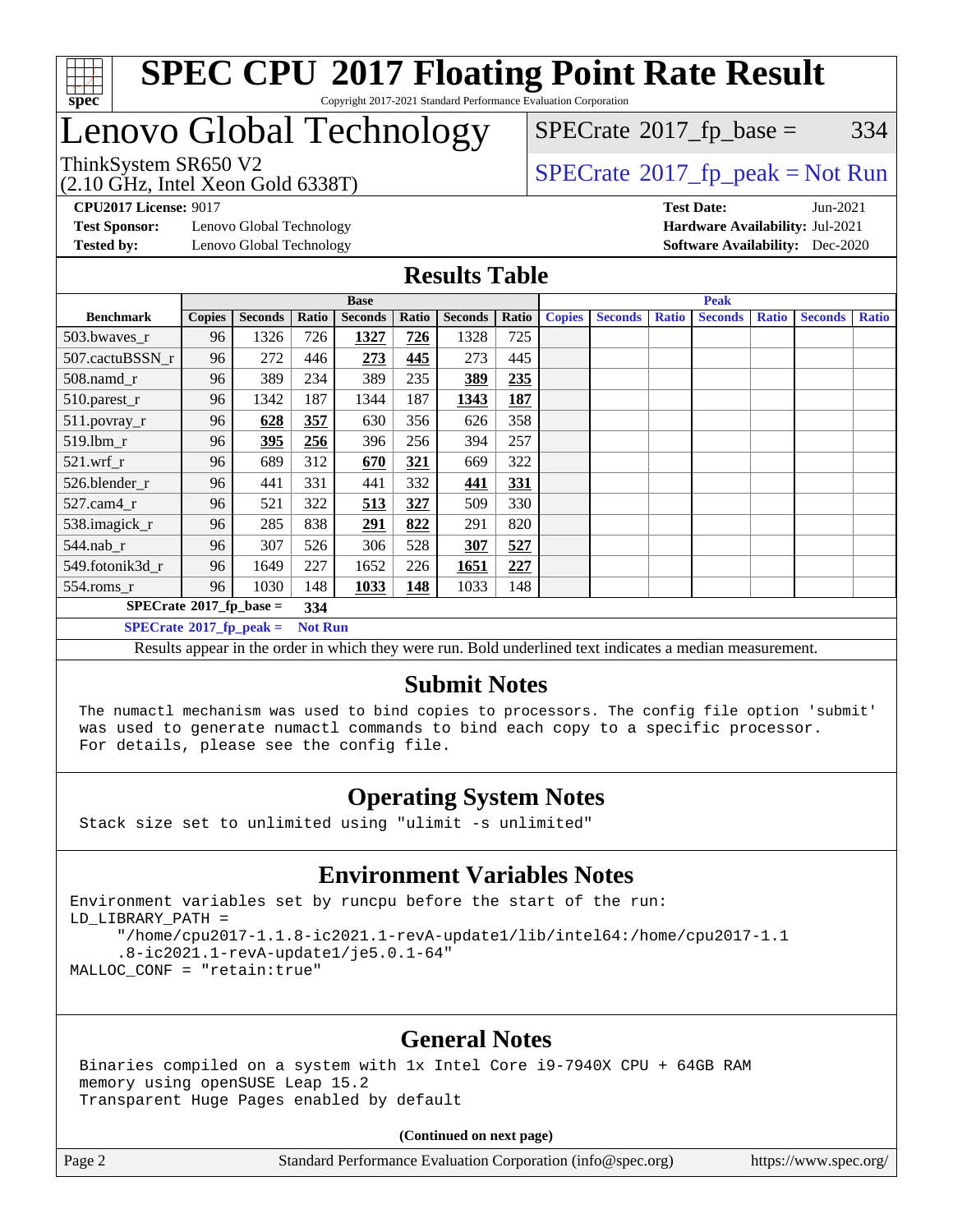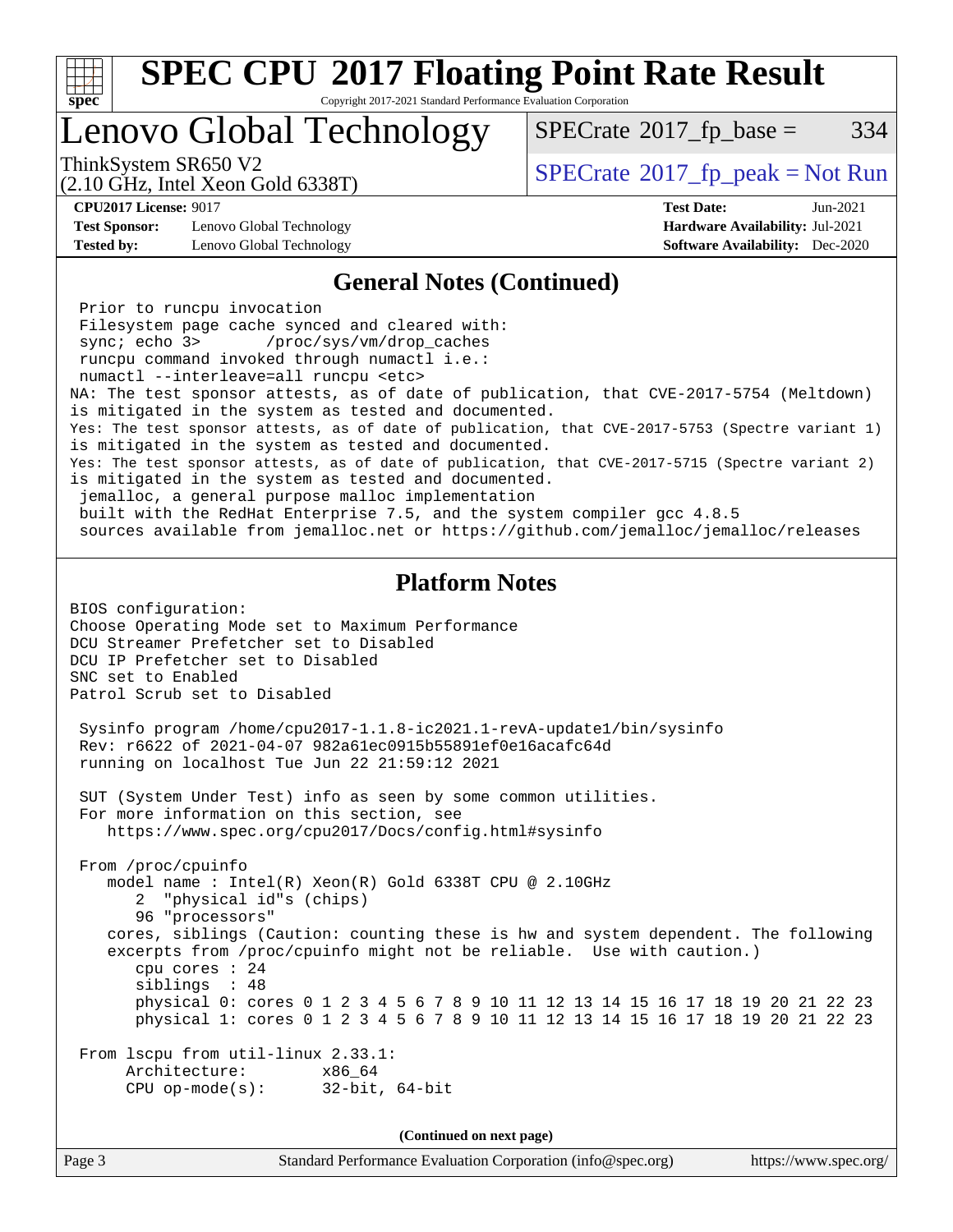

Copyright 2017-2021 Standard Performance Evaluation Corporation

Lenovo Global Technology

 $SPECTate$ <sup>®</sup>[2017\\_fp\\_base =](http://www.spec.org/auto/cpu2017/Docs/result-fields.html#SPECrate2017fpbase) 334

(2.10 GHz, Intel Xeon Gold 6338T)

ThinkSystem SR650 V2<br>(2.10 GHz, Intel Xeon Gold 6338T)  $\vert$  [SPECrate](http://www.spec.org/auto/cpu2017/Docs/result-fields.html#SPECrate2017fppeak)®[2017\\_fp\\_peak = N](http://www.spec.org/auto/cpu2017/Docs/result-fields.html#SPECrate2017fppeak)ot Run

**[CPU2017 License:](http://www.spec.org/auto/cpu2017/Docs/result-fields.html#CPU2017License)** 9017 **[Test Date:](http://www.spec.org/auto/cpu2017/Docs/result-fields.html#TestDate)** Jun-2021

**[Test Sponsor:](http://www.spec.org/auto/cpu2017/Docs/result-fields.html#TestSponsor)** Lenovo Global Technology **[Hardware Availability:](http://www.spec.org/auto/cpu2017/Docs/result-fields.html#HardwareAvailability)** Jul-2021 **[Tested by:](http://www.spec.org/auto/cpu2017/Docs/result-fields.html#Testedby)** Lenovo Global Technology **[Software Availability:](http://www.spec.org/auto/cpu2017/Docs/result-fields.html#SoftwareAvailability)** Dec-2020

#### **[Platform Notes \(Continued\)](http://www.spec.org/auto/cpu2017/Docs/result-fields.html#PlatformNotes)**

 Byte Order: Little Endian Address sizes: 46 bits physical, 57 bits virtual CPU(s): 96 On-line CPU(s) list: 0-95 Thread(s) per core: 2 Core(s) per socket: 24  $Socket(s):$  NUMA node(s): 4 Vendor ID: GenuineIntel CPU family: 6 Model: 106 Model name: Intel(R) Xeon(R) Gold 6338T CPU @ 2.10GHz Stepping: 6 CPU MHz: 2700.000 BogoMIPS: 4200.00 Virtualization: VT-x L1d cache: 48K L1i cache: 32K L2 cache: 1280K L3 cache: 36864K NUMA node0 CPU(s): 0-11,48-59 NUMA node1 CPU(s): 12-23,60-71 NUMA node2 CPU(s): 24-35,72-83 NUMA node3 CPU(s): 36-47,84-95 Flags: fpu vme de pse tsc msr pae mce cx8 apic sep mtrr pge mca cmov pat pse36 clflush dts acpi mmx fxsr sse sse2 ss ht tm pbe syscall nx pdpe1gb rdtscp lm constant\_tsc art arch\_perfmon pebs bts rep\_good nopl xtopology nonstop\_tsc cpuid aperfmperf pni pclmulqdq dtes64 ds\_cpl vmx smx est tm2 ssse3 sdbg fma cx16 xtpr pdcm pcid dca sse4\_1 sse4\_2 x2apic movbe popcnt tsc\_deadline\_timer aes xsave avx f16c rdrand lahf\_lm abm 3dnowprefetch cpuid\_fault epb cat\_l3 invpcid\_single ssbd mba ibrs ibpb stibp ibrs\_enhanced tpr\_shadow vnmi flexpriority ept vpid ept\_ad fsgsbase tsc\_adjust bmi1 hle avx2 smep bmi2 erms invpcid rtm cqm rdt\_a avx512f avx512dq rdseed adx smap avx512ifma clflushopt clwb intel\_pt avx512cd sha\_ni avx512bw avx512vl xsaveopt xsavec xgetbv1 xsaves cqm\_llc cqm\_occup\_llc cqm\_mbm\_total cqm\_mbm\_local wbnoinvd dtherm ida arat pln pts avx512vbmi umip pku ospke avx512\_vbmi2 gfni vaes vpclmulqdq avx512\_vnni avx512\_bitalg tme avx512\_vpopcntdq la57 rdpid md\_clear pconfig flush\_l1d arch\_capabilities /proc/cpuinfo cache data cache size : 36864 KB

From numactl --hardware WARNING: a numactl 'node' might or might not correspond to a physical chip. available: 4 nodes (0-3) node 0 cpus: 0 1 2 3 4 5 6 7 8 9 10 11 48 49 50 51 52 53 54 55 56 57 58 59 node 0 size: 257599 MB node 0 free: 257311 MB

**(Continued on next page)**

Page 4 Standard Performance Evaluation Corporation [\(info@spec.org\)](mailto:info@spec.org) <https://www.spec.org/>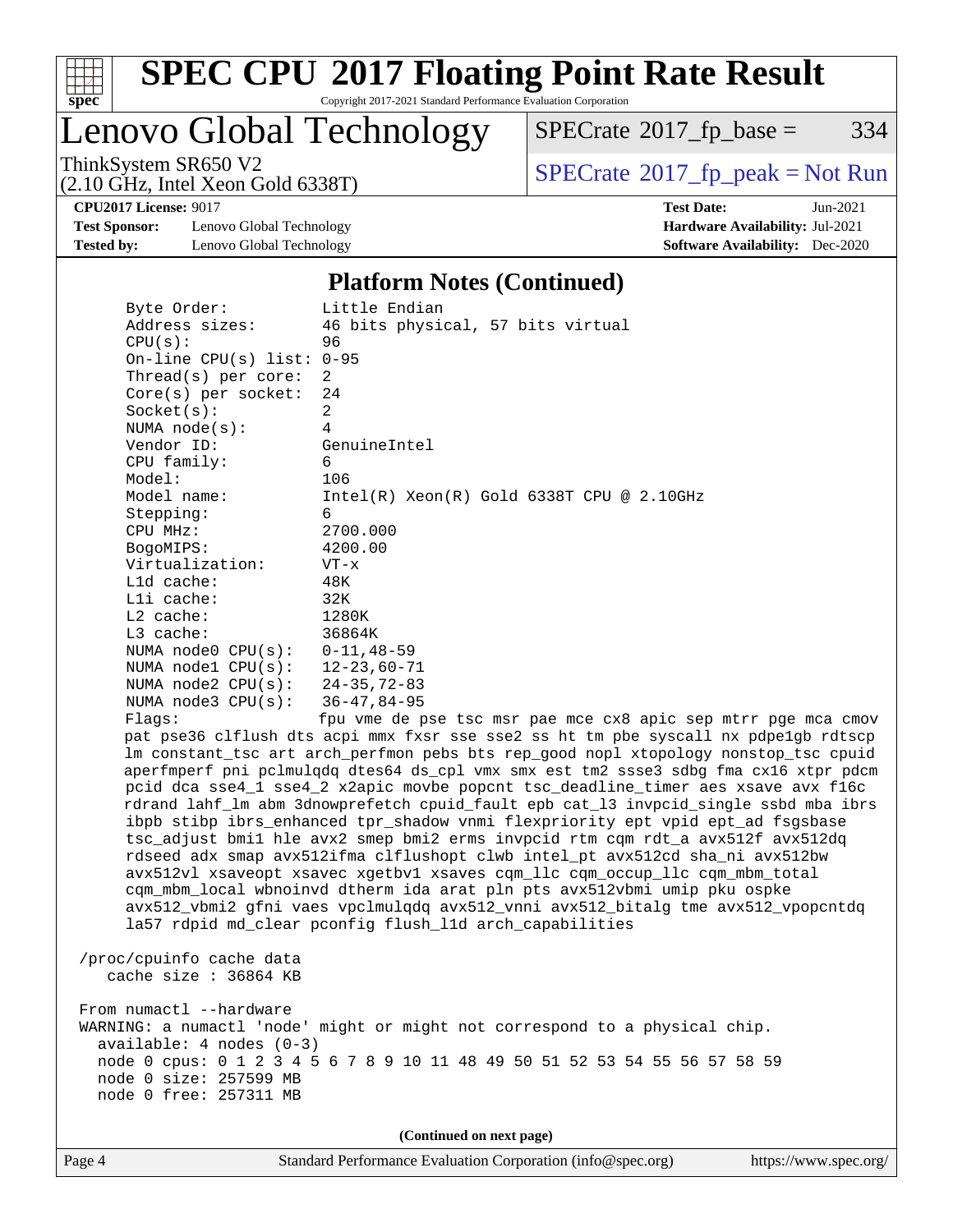

Copyright 2017-2021 Standard Performance Evaluation Corporation

Lenovo Global Technology

 $SPECTate$ <sup>®</sup>[2017\\_fp\\_base =](http://www.spec.org/auto/cpu2017/Docs/result-fields.html#SPECrate2017fpbase) 334

(2.10 GHz, Intel Xeon Gold 6338T)

ThinkSystem SR650 V2<br>(2.10 GHz, Intel Xeon Gold 6338T)  $\begin{array}{c} | \text{SPECrate} \textdegree 2017\_fp\_peak = Not Run \end{array}$  $\begin{array}{c} | \text{SPECrate} \textdegree 2017\_fp\_peak = Not Run \end{array}$  $\begin{array}{c} | \text{SPECrate} \textdegree 2017\_fp\_peak = Not Run \end{array}$ 

**[Test Sponsor:](http://www.spec.org/auto/cpu2017/Docs/result-fields.html#TestSponsor)** Lenovo Global Technology **[Hardware Availability:](http://www.spec.org/auto/cpu2017/Docs/result-fields.html#HardwareAvailability)** Jul-2021 **[Tested by:](http://www.spec.org/auto/cpu2017/Docs/result-fields.html#Testedby)** Lenovo Global Technology **[Software Availability:](http://www.spec.org/auto/cpu2017/Docs/result-fields.html#SoftwareAvailability)** Dec-2020

**[CPU2017 License:](http://www.spec.org/auto/cpu2017/Docs/result-fields.html#CPU2017License)** 9017 **[Test Date:](http://www.spec.org/auto/cpu2017/Docs/result-fields.html#TestDate)** Jun-2021

#### **[Platform Notes \(Continued\)](http://www.spec.org/auto/cpu2017/Docs/result-fields.html#PlatformNotes)**

 node 1 cpus: 12 13 14 15 16 17 18 19 20 21 22 23 60 61 62 63 64 65 66 67 68 69 70 71 node 1 size: 258042 MB node 1 free: 257691 MB node 2 cpus: 24 25 26 27 28 29 30 31 32 33 34 35 72 73 74 75 76 77 78 79 80 81 82 83 node 2 size: 258042 MB node 2 free: 257777 MB node 3 cpus: 36 37 38 39 40 41 42 43 44 45 46 47 84 85 86 87 88 89 90 91 92 93 94 95 node 3 size: 258038 MB node 3 free: 257670 MB node distances: node 0 1 2 3 0: 10 11 20 20 1: 11 10 20 20 2: 20 20 10 11 3: 20 20 11 10 From /proc/meminfo MemTotal: 1056483472 kB HugePages\_Total: 0 Hugepagesize: 2048 kB /usr/bin/lsb\_release -d SUSE Linux Enterprise Server 15 SP2 From /etc/\*release\* /etc/\*version\* os-release: NAME="SLES" VERSION="15-SP2" VERSION\_ID="15.2" PRETTY\_NAME="SUSE Linux Enterprise Server 15 SP2" ID="sles" ID\_LIKE="suse" ANSI\_COLOR="0;32" CPE\_NAME="cpe:/o:suse:sles:15:sp2" uname -a: Linux localhost 5.3.18-22-default #1 SMP Wed Jun 3 12:16:43 UTC 2020 (720aeba) x86\_64 x86\_64 x86\_64 GNU/Linux Kernel self-reported vulnerability status: CVE-2018-12207 (iTLB Multihit): Not affected CVE-2018-3620 (L1 Terminal Fault): Not affected Microarchitectural Data Sampling: Not affected CVE-2017-5754 (Meltdown): Not affected CVE-2018-3639 (Speculative Store Bypass): Mitigation: Speculative Store Bypass disabled via prctl and

**(Continued on next page)**

Page 5 Standard Performance Evaluation Corporation [\(info@spec.org\)](mailto:info@spec.org) <https://www.spec.org/>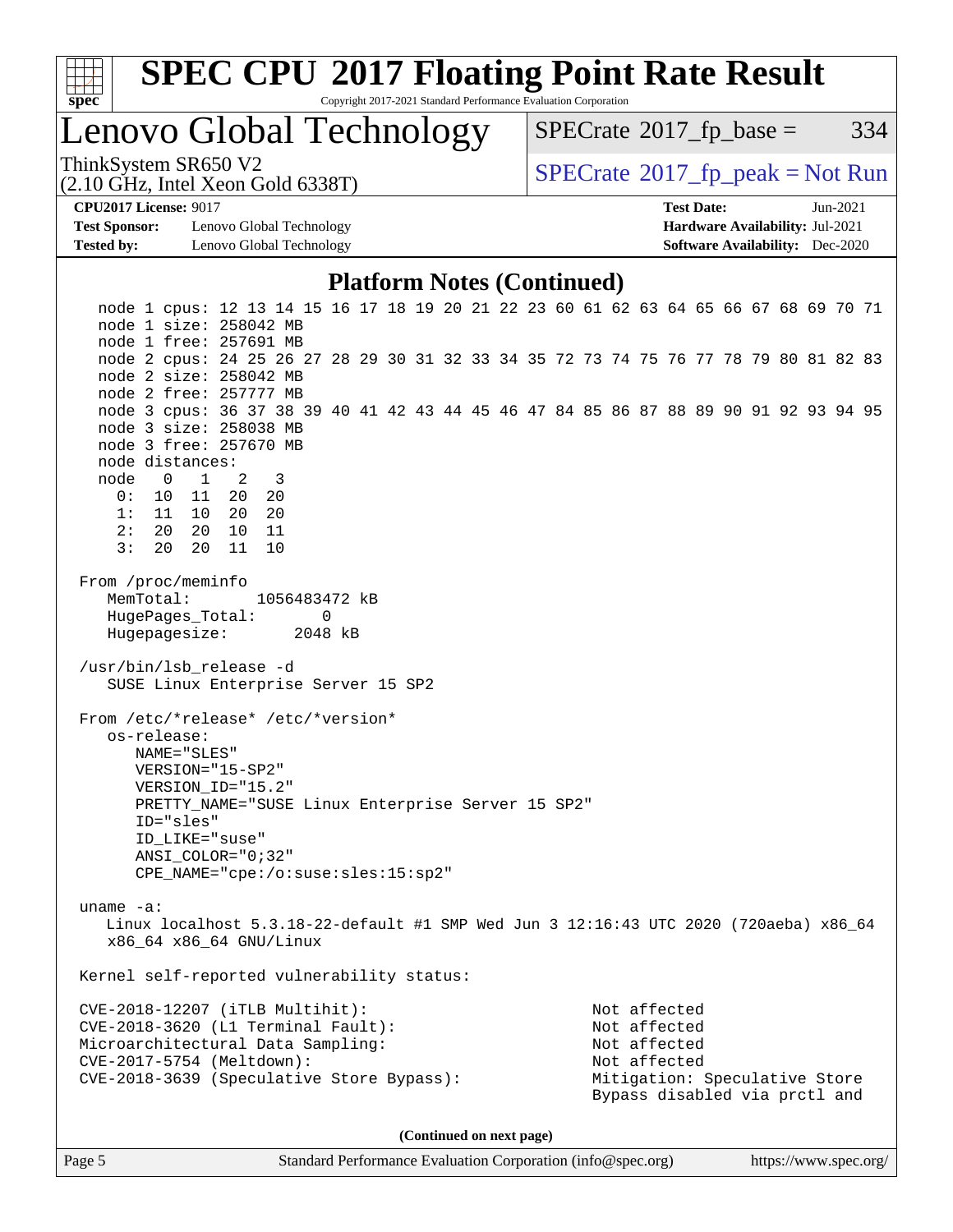

Page 6 Standard Performance Evaluation Corporation [\(info@spec.org\)](mailto:info@spec.org) <https://www.spec.org/>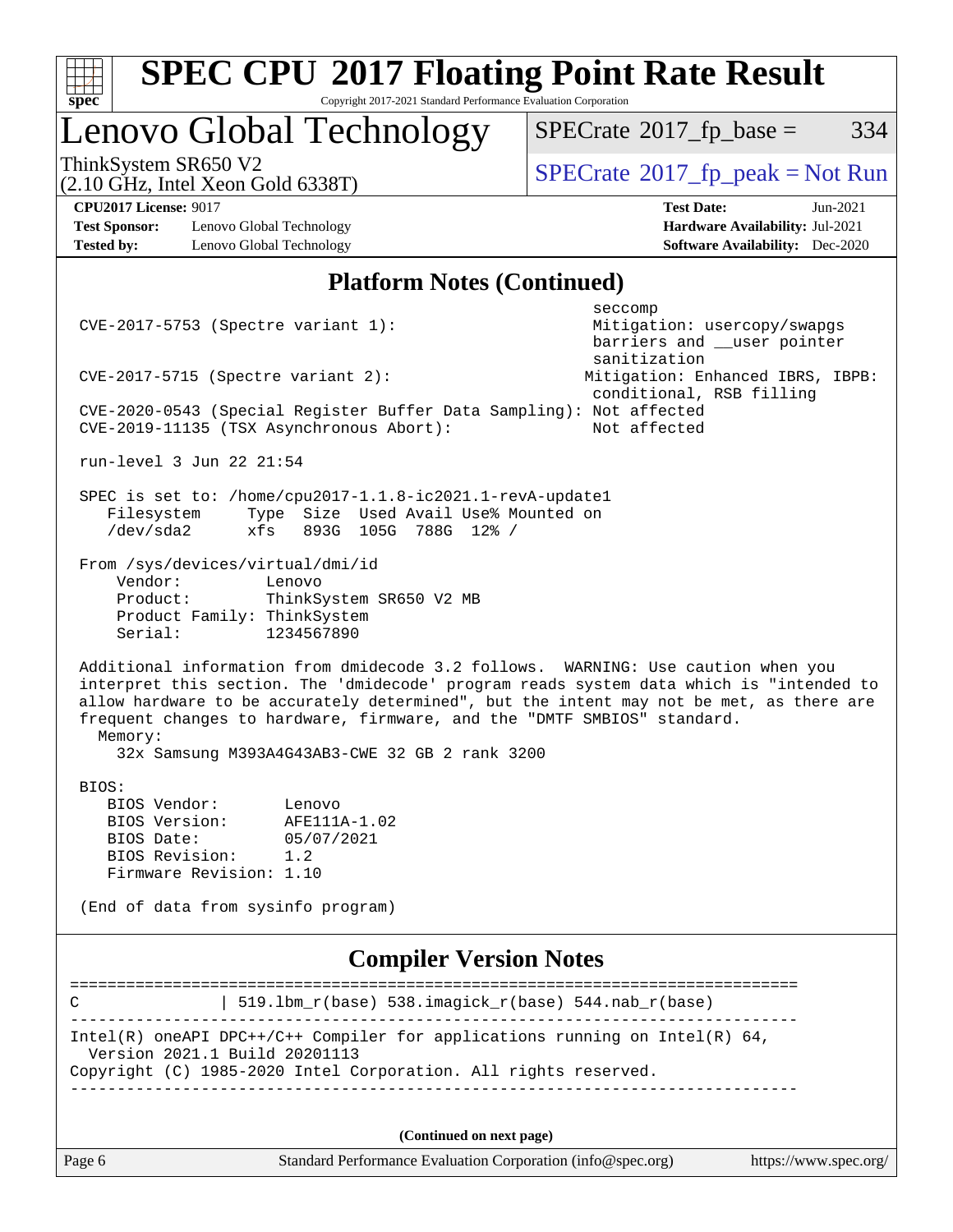

Copyright 2017-2021 Standard Performance Evaluation Corporation

Lenovo Global Technology

 $SPECTate@2017_fp\_base = 334$ 

(2.10 GHz, Intel Xeon Gold 6338T)

ThinkSystem SR650 V2<br>
(2.10 GHz, Intel Xeon Gold 6338T)<br> [SPECrate](http://www.spec.org/auto/cpu2017/Docs/result-fields.html#SPECrate2017fppeak)®[2017\\_fp\\_peak = N](http://www.spec.org/auto/cpu2017/Docs/result-fields.html#SPECrate2017fppeak)ot Run

**[Test Sponsor:](http://www.spec.org/auto/cpu2017/Docs/result-fields.html#TestSponsor)** Lenovo Global Technology **[Hardware Availability:](http://www.spec.org/auto/cpu2017/Docs/result-fields.html#HardwareAvailability)** Jul-2021 **[Tested by:](http://www.spec.org/auto/cpu2017/Docs/result-fields.html#Testedby)** Lenovo Global Technology **[Software Availability:](http://www.spec.org/auto/cpu2017/Docs/result-fields.html#SoftwareAvailability)** Dec-2020

**[CPU2017 License:](http://www.spec.org/auto/cpu2017/Docs/result-fields.html#CPU2017License)** 9017 **[Test Date:](http://www.spec.org/auto/cpu2017/Docs/result-fields.html#TestDate)** Jun-2021

### **[Compiler Version Notes \(Continued\)](http://www.spec.org/auto/cpu2017/Docs/result-fields.html#CompilerVersionNotes)**

| Page 7      | Standard Performance Evaluation Corporation (info@spec.org)                                                                                                                                         | https://www.spec.org/ |
|-------------|-----------------------------------------------------------------------------------------------------------------------------------------------------------------------------------------------------|-----------------------|
|             | (Continued on next page)                                                                                                                                                                            |                       |
|             | Intel(R) Fortran Intel(R) 64 Compiler Classic for applications running on<br>Intel(R) 64, Version 2021.1 Build 20201112_000000                                                                      |                       |
| Fortran, C  | 521.wrf $r(base)$ 527.cam4 $r(base)$                                                                                                                                                                |                       |
|             |                                                                                                                                                                                                     |                       |
|             | $Intel(R)$ Fortran Intel(R) 64 Compiler Classic for applications running on<br>Intel(R) 64, Version 2021.1 Build 20201112_000000<br>Copyright (C) 1985-2020 Intel Corporation. All rights reserved. |                       |
| Fortran     | 503.bwaves_r(base) 549.fotonik3d_r(base) 554.roms_r(base)                                                                                                                                           |                       |
|             |                                                                                                                                                                                                     |                       |
|             | Intel(R) Fortran Intel(R) 64 Compiler Classic for applications running on<br>Intel(R) 64, Version 2021.1 Build 20201112_000000<br>Copyright (C) 1985-2020 Intel Corporation. All rights reserved.   |                       |
|             | Version 2021.1 Build 20201113<br>Copyright (C) 1985-2020 Intel Corporation. All rights reserved.                                                                                                    |                       |
|             | Copyright (C) 1985-2020 Intel Corporation. All rights reserved.<br>Intel(R) oneAPI DPC++/C++ Compiler for applications running on Intel(R) $64$ ,                                                   |                       |
|             | Intel(R) oneAPI DPC++/C++ Compiler for applications running on Intel(R) $64$ ,<br>Version 2021.1 Build 20201113                                                                                     |                       |
|             | $C++$ , C, Fortran   507.cactuBSSN_r(base)                                                                                                                                                          |                       |
|             |                                                                                                                                                                                                     |                       |
|             | Copyright (C) 1985-2020 Intel Corporation. All rights reserved.<br>. Le le le le le le le le le le le                                                                                               |                       |
|             | Intel(R) oneAPI DPC++/C++ Compiler for applications running on Intel(R) $64$ ,<br>Version 2021.1 Build 20201113                                                                                     |                       |
|             | Version 2021.1 Build 20201113<br>Copyright (C) 1985-2020 Intel Corporation. All rights reserved.                                                                                                    |                       |
|             | Intel(R) oneAPI DPC++/C++ Compiler for applications running on Intel(R) $64$ ,                                                                                                                      |                       |
| $C++$ , $C$ | $  511.povray_r(base) 526.blender_r(base)$                                                                                                                                                          |                       |
|             |                                                                                                                                                                                                     |                       |
|             | Version 2021.1 Build 20201113<br>Copyright (C) 1985-2020 Intel Corporation. All rights reserved.                                                                                                    |                       |
|             | $Intel(R)$ oneAPI DPC++/C++ Compiler for applications running on Intel(R) 64,                                                                                                                       |                       |
| $C++$       | $\vert$ 508.namd_r(base) 510.parest_r(base)                                                                                                                                                         |                       |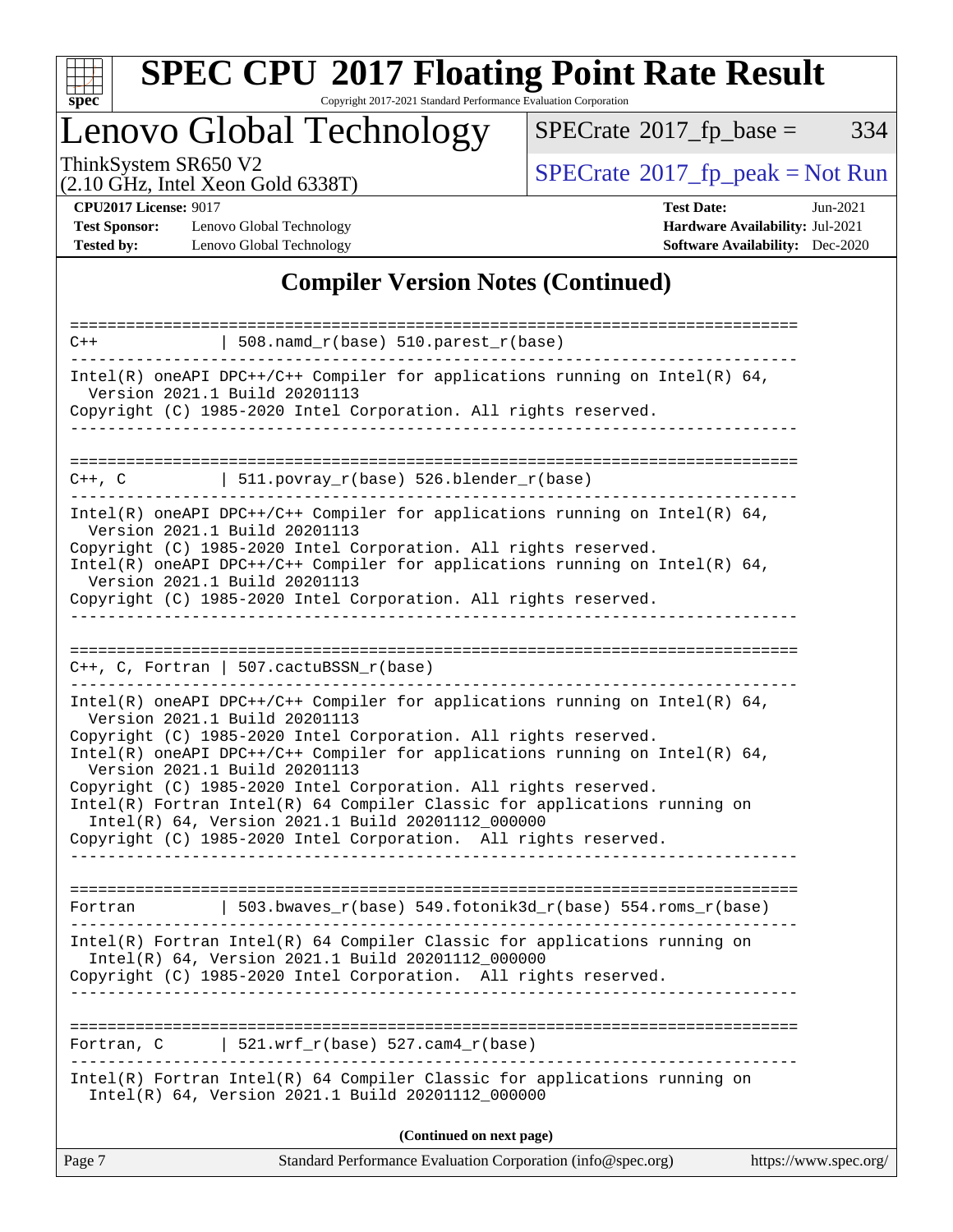

#### **[SPEC CPU](http://www.spec.org/auto/cpu2017/Docs/result-fields.html#SPECCPU2017FloatingPointRateResult)[2017 Floating Point Rate Result](http://www.spec.org/auto/cpu2017/Docs/result-fields.html#SPECCPU2017FloatingPointRateResult)** Copyright 2017-2021 Standard Performance Evaluation Corporation

### Lenovo Global Technology

 $SPECTate$ <sup>®</sup>[2017\\_fp\\_base =](http://www.spec.org/auto/cpu2017/Docs/result-fields.html#SPECrate2017fpbase) 334

(2.10 GHz, Intel Xeon Gold 6338T)

ThinkSystem SR650 V2<br>  $\begin{array}{c}\n\text{SPECrate} \textcirc 2017\_fp\_peak = Not Run \\
\text{SPECrate} \textcirc 2017\_fp\_peak = Not Run\n\end{array}$  $\begin{array}{c}\n\text{SPECrate} \textcirc 2017\_fp\_peak = Not Run \\
\text{SPECrate} \textcirc 2017\_fp\_peak = Not Run\n\end{array}$  $\begin{array}{c}\n\text{SPECrate} \textcirc 2017\_fp\_peak = Not Run \\
\text{SPECrate} \textcirc 2017\_fp\_peak = Not Run\n\end{array}$ 

**[Test Sponsor:](http://www.spec.org/auto/cpu2017/Docs/result-fields.html#TestSponsor)** Lenovo Global Technology **[Hardware Availability:](http://www.spec.org/auto/cpu2017/Docs/result-fields.html#HardwareAvailability)** Jul-2021 **[Tested by:](http://www.spec.org/auto/cpu2017/Docs/result-fields.html#Testedby)** Lenovo Global Technology **[Software Availability:](http://www.spec.org/auto/cpu2017/Docs/result-fields.html#SoftwareAvailability)** Dec-2020

**[CPU2017 License:](http://www.spec.org/auto/cpu2017/Docs/result-fields.html#CPU2017License)** 9017 **[Test Date:](http://www.spec.org/auto/cpu2017/Docs/result-fields.html#TestDate)** Jun-2021

#### **[Compiler Version Notes \(Continued\)](http://www.spec.org/auto/cpu2017/Docs/result-fields.html#CompilerVersionNotes)**

Copyright (C) 1985-2020 Intel Corporation. All rights reserved. Intel(R) oneAPI DPC++/C++ Compiler for applications running on Intel(R) 64, Version 2021.1 Build 20201113 Copyright (C) 1985-2020 Intel Corporation. All rights reserved. ------------------------------------------------------------------------------

### **[Base Compiler Invocation](http://www.spec.org/auto/cpu2017/Docs/result-fields.html#BaseCompilerInvocation)**

[C benchmarks](http://www.spec.org/auto/cpu2017/Docs/result-fields.html#Cbenchmarks): [icx](http://www.spec.org/cpu2017/results/res2021q3/cpu2017-20210706-28128.flags.html#user_CCbase_intel_icx_fe2d28d19ae2a5db7c42fe0f2a2aed77cb715edd4aeb23434404a8be6683fe239869bb6ca8154ca98265c2e3b9226a719a0efe2953a4a7018c379b7010ccf087)

[C++ benchmarks:](http://www.spec.org/auto/cpu2017/Docs/result-fields.html#CXXbenchmarks) [icpx](http://www.spec.org/cpu2017/results/res2021q3/cpu2017-20210706-28128.flags.html#user_CXXbase_intel_icpx_1e918ed14c436bf4b9b7c8bcdd51d4539fc71b3df010bd1e9f8732d9c34c2b2914e48204a846820f3c0ebb4095dea797a5c30b458ac0b6dffac65d78f781f5ca)

[Fortran benchmarks](http://www.spec.org/auto/cpu2017/Docs/result-fields.html#Fortranbenchmarks): [ifort](http://www.spec.org/cpu2017/results/res2021q3/cpu2017-20210706-28128.flags.html#user_FCbase_intel_ifort_8111460550e3ca792625aed983ce982f94888b8b503583aa7ba2b8303487b4d8a21a13e7191a45c5fd58ff318f48f9492884d4413fa793fd88dd292cad7027ca)

[Benchmarks using both Fortran and C](http://www.spec.org/auto/cpu2017/Docs/result-fields.html#BenchmarksusingbothFortranandC): [ifort](http://www.spec.org/cpu2017/results/res2021q3/cpu2017-20210706-28128.flags.html#user_CC_FCbase_intel_ifort_8111460550e3ca792625aed983ce982f94888b8b503583aa7ba2b8303487b4d8a21a13e7191a45c5fd58ff318f48f9492884d4413fa793fd88dd292cad7027ca) [icx](http://www.spec.org/cpu2017/results/res2021q3/cpu2017-20210706-28128.flags.html#user_CC_FCbase_intel_icx_fe2d28d19ae2a5db7c42fe0f2a2aed77cb715edd4aeb23434404a8be6683fe239869bb6ca8154ca98265c2e3b9226a719a0efe2953a4a7018c379b7010ccf087)

[Benchmarks using both C and C++](http://www.spec.org/auto/cpu2017/Docs/result-fields.html#BenchmarksusingbothCandCXX): [icpx](http://www.spec.org/cpu2017/results/res2021q3/cpu2017-20210706-28128.flags.html#user_CC_CXXbase_intel_icpx_1e918ed14c436bf4b9b7c8bcdd51d4539fc71b3df010bd1e9f8732d9c34c2b2914e48204a846820f3c0ebb4095dea797a5c30b458ac0b6dffac65d78f781f5ca) [icx](http://www.spec.org/cpu2017/results/res2021q3/cpu2017-20210706-28128.flags.html#user_CC_CXXbase_intel_icx_fe2d28d19ae2a5db7c42fe0f2a2aed77cb715edd4aeb23434404a8be6683fe239869bb6ca8154ca98265c2e3b9226a719a0efe2953a4a7018c379b7010ccf087)

[Benchmarks using Fortran, C, and C++:](http://www.spec.org/auto/cpu2017/Docs/result-fields.html#BenchmarksusingFortranCandCXX) [icpx](http://www.spec.org/cpu2017/results/res2021q3/cpu2017-20210706-28128.flags.html#user_CC_CXX_FCbase_intel_icpx_1e918ed14c436bf4b9b7c8bcdd51d4539fc71b3df010bd1e9f8732d9c34c2b2914e48204a846820f3c0ebb4095dea797a5c30b458ac0b6dffac65d78f781f5ca) [icx](http://www.spec.org/cpu2017/results/res2021q3/cpu2017-20210706-28128.flags.html#user_CC_CXX_FCbase_intel_icx_fe2d28d19ae2a5db7c42fe0f2a2aed77cb715edd4aeb23434404a8be6683fe239869bb6ca8154ca98265c2e3b9226a719a0efe2953a4a7018c379b7010ccf087) [ifort](http://www.spec.org/cpu2017/results/res2021q3/cpu2017-20210706-28128.flags.html#user_CC_CXX_FCbase_intel_ifort_8111460550e3ca792625aed983ce982f94888b8b503583aa7ba2b8303487b4d8a21a13e7191a45c5fd58ff318f48f9492884d4413fa793fd88dd292cad7027ca)

### **[Base Portability Flags](http://www.spec.org/auto/cpu2017/Docs/result-fields.html#BasePortabilityFlags)**

 503.bwaves\_r: [-DSPEC\\_LP64](http://www.spec.org/cpu2017/results/res2021q3/cpu2017-20210706-28128.flags.html#suite_basePORTABILITY503_bwaves_r_DSPEC_LP64) 507.cactuBSSN\_r: [-DSPEC\\_LP64](http://www.spec.org/cpu2017/results/res2021q3/cpu2017-20210706-28128.flags.html#suite_basePORTABILITY507_cactuBSSN_r_DSPEC_LP64) 508.namd\_r: [-DSPEC\\_LP64](http://www.spec.org/cpu2017/results/res2021q3/cpu2017-20210706-28128.flags.html#suite_basePORTABILITY508_namd_r_DSPEC_LP64) 510.parest\_r: [-DSPEC\\_LP64](http://www.spec.org/cpu2017/results/res2021q3/cpu2017-20210706-28128.flags.html#suite_basePORTABILITY510_parest_r_DSPEC_LP64) 511.povray\_r: [-DSPEC\\_LP64](http://www.spec.org/cpu2017/results/res2021q3/cpu2017-20210706-28128.flags.html#suite_basePORTABILITY511_povray_r_DSPEC_LP64) 519.lbm\_r: [-DSPEC\\_LP64](http://www.spec.org/cpu2017/results/res2021q3/cpu2017-20210706-28128.flags.html#suite_basePORTABILITY519_lbm_r_DSPEC_LP64) 521.wrf\_r: [-DSPEC\\_LP64](http://www.spec.org/cpu2017/results/res2021q3/cpu2017-20210706-28128.flags.html#suite_basePORTABILITY521_wrf_r_DSPEC_LP64) [-DSPEC\\_CASE\\_FLAG](http://www.spec.org/cpu2017/results/res2021q3/cpu2017-20210706-28128.flags.html#b521.wrf_r_baseCPORTABILITY_DSPEC_CASE_FLAG) [-convert big\\_endian](http://www.spec.org/cpu2017/results/res2021q3/cpu2017-20210706-28128.flags.html#user_baseFPORTABILITY521_wrf_r_convert_big_endian_c3194028bc08c63ac5d04de18c48ce6d347e4e562e8892b8bdbdc0214820426deb8554edfa529a3fb25a586e65a3d812c835984020483e7e73212c4d31a38223) 526.blender\_r: [-DSPEC\\_LP64](http://www.spec.org/cpu2017/results/res2021q3/cpu2017-20210706-28128.flags.html#suite_basePORTABILITY526_blender_r_DSPEC_LP64) [-DSPEC\\_LINUX](http://www.spec.org/cpu2017/results/res2021q3/cpu2017-20210706-28128.flags.html#b526.blender_r_baseCPORTABILITY_DSPEC_LINUX) [-funsigned-char](http://www.spec.org/cpu2017/results/res2021q3/cpu2017-20210706-28128.flags.html#user_baseCPORTABILITY526_blender_r_force_uchar_40c60f00ab013830e2dd6774aeded3ff59883ba5a1fc5fc14077f794d777847726e2a5858cbc7672e36e1b067e7e5c1d9a74f7176df07886a243d7cc18edfe67) 527.cam4\_r: [-DSPEC\\_LP64](http://www.spec.org/cpu2017/results/res2021q3/cpu2017-20210706-28128.flags.html#suite_basePORTABILITY527_cam4_r_DSPEC_LP64) [-DSPEC\\_CASE\\_FLAG](http://www.spec.org/cpu2017/results/res2021q3/cpu2017-20210706-28128.flags.html#b527.cam4_r_baseCPORTABILITY_DSPEC_CASE_FLAG) 538.imagick\_r: [-DSPEC\\_LP64](http://www.spec.org/cpu2017/results/res2021q3/cpu2017-20210706-28128.flags.html#suite_basePORTABILITY538_imagick_r_DSPEC_LP64) 544.nab\_r: [-DSPEC\\_LP64](http://www.spec.org/cpu2017/results/res2021q3/cpu2017-20210706-28128.flags.html#suite_basePORTABILITY544_nab_r_DSPEC_LP64) 549.fotonik3d\_r: [-DSPEC\\_LP64](http://www.spec.org/cpu2017/results/res2021q3/cpu2017-20210706-28128.flags.html#suite_basePORTABILITY549_fotonik3d_r_DSPEC_LP64) 554.roms\_r: [-DSPEC\\_LP64](http://www.spec.org/cpu2017/results/res2021q3/cpu2017-20210706-28128.flags.html#suite_basePORTABILITY554_roms_r_DSPEC_LP64)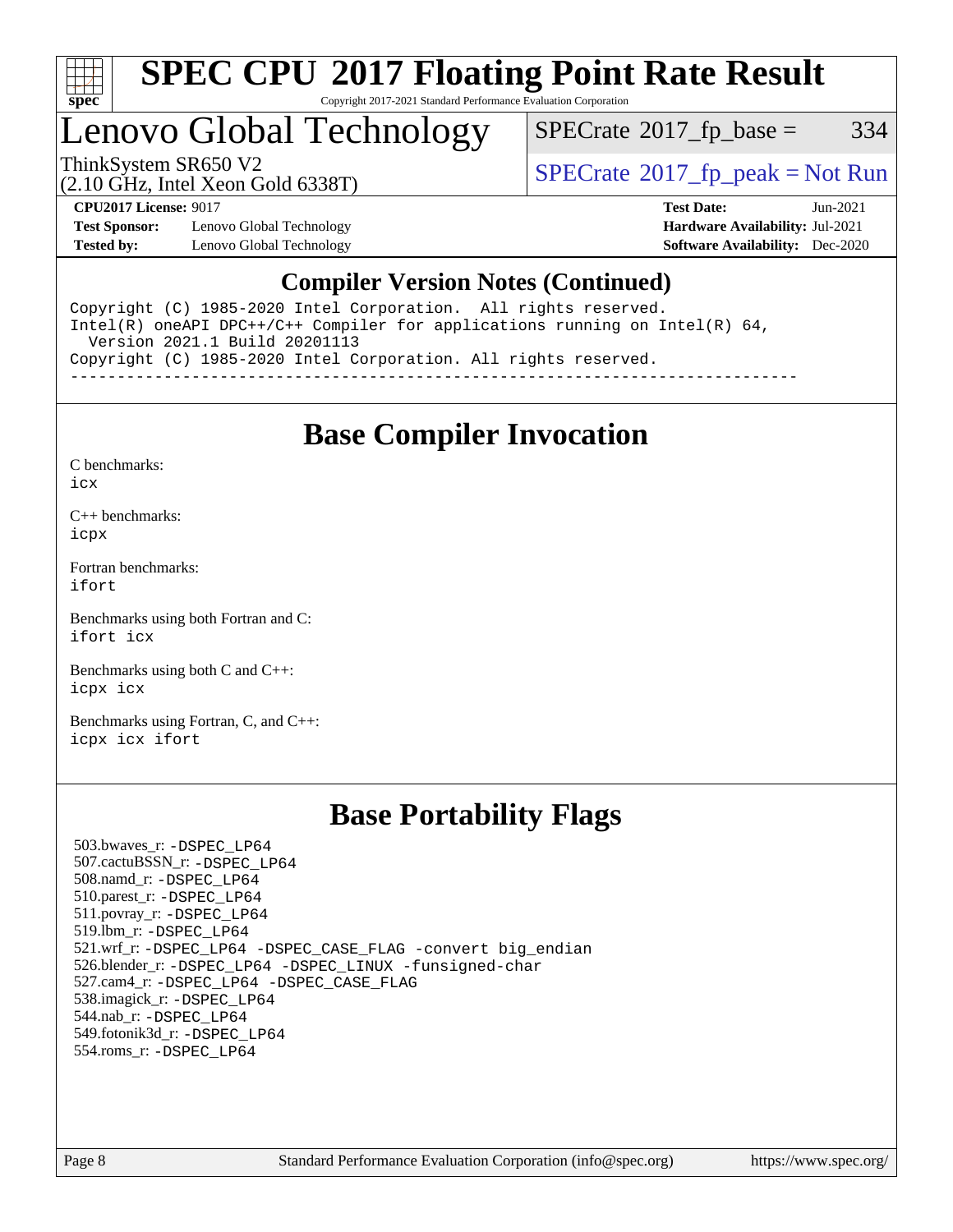

Copyright 2017-2021 Standard Performance Evaluation Corporation

### Lenovo Global Technology

 $SPECTate@2017<sub>fp</sub> base =  $334$$ 

(2.10 GHz, Intel Xeon Gold 6338T)

ThinkSystem SR650 V2<br>  $\begin{array}{c}\n\text{SPECrate} \textcirc 2017 \text{ fp } peak = Not Run\n\end{array}$  $\begin{array}{c}\n\text{SPECrate} \textcirc 2017 \text{ fp } peak = Not Run\n\end{array}$  $\begin{array}{c}\n\text{SPECrate} \textcirc 2017 \text{ fp } peak = Not Run\n\end{array}$ 

**[Test Sponsor:](http://www.spec.org/auto/cpu2017/Docs/result-fields.html#TestSponsor)** Lenovo Global Technology **[Hardware Availability:](http://www.spec.org/auto/cpu2017/Docs/result-fields.html#HardwareAvailability)** Jul-2021 **[Tested by:](http://www.spec.org/auto/cpu2017/Docs/result-fields.html#Testedby)** Lenovo Global Technology **[Software Availability:](http://www.spec.org/auto/cpu2017/Docs/result-fields.html#SoftwareAvailability)** Dec-2020

**[CPU2017 License:](http://www.spec.org/auto/cpu2017/Docs/result-fields.html#CPU2017License)** 9017 **[Test Date:](http://www.spec.org/auto/cpu2017/Docs/result-fields.html#TestDate)** Jun-2021

### **[Base Optimization Flags](http://www.spec.org/auto/cpu2017/Docs/result-fields.html#BaseOptimizationFlags)**

[C benchmarks:](http://www.spec.org/auto/cpu2017/Docs/result-fields.html#Cbenchmarks) [-w](http://www.spec.org/cpu2017/results/res2021q3/cpu2017-20210706-28128.flags.html#user_CCbase_supress_warning_66fb2c4e5c1dd10f38bdd29623979399e5ae75ae6e5453792d82ef66afed381df4a8602f92cac8d2ea0fffa7b93b4b1ccb9ecad4af01c9b2fe338b2082ae3859) [-std=c11](http://www.spec.org/cpu2017/results/res2021q3/cpu2017-20210706-28128.flags.html#user_CCbase_std-icc-std_0e1c27790398a4642dfca32ffe6c27b5796f9c2d2676156f2e42c9c44eaad0c049b1cdb667a270c34d979996257aeb8fc440bfb01818dbc9357bd9d174cb8524) [-m64](http://www.spec.org/cpu2017/results/res2021q3/cpu2017-20210706-28128.flags.html#user_CCbase_m64-icc) [-Wl,-z,muldefs](http://www.spec.org/cpu2017/results/res2021q3/cpu2017-20210706-28128.flags.html#user_CCbase_link_force_multiple1_b4cbdb97b34bdee9ceefcfe54f4c8ea74255f0b02a4b23e853cdb0e18eb4525ac79b5a88067c842dd0ee6996c24547a27a4b99331201badda8798ef8a743f577) [-xCORE-AVX512](http://www.spec.org/cpu2017/results/res2021q3/cpu2017-20210706-28128.flags.html#user_CCbase_f-xCORE-AVX512) [-Ofast](http://www.spec.org/cpu2017/results/res2021q3/cpu2017-20210706-28128.flags.html#user_CCbase_f-Ofast) [-ffast-math](http://www.spec.org/cpu2017/results/res2021q3/cpu2017-20210706-28128.flags.html#user_CCbase_f-ffast-math) [-flto](http://www.spec.org/cpu2017/results/res2021q3/cpu2017-20210706-28128.flags.html#user_CCbase_f-flto) [-mfpmath=sse](http://www.spec.org/cpu2017/results/res2021q3/cpu2017-20210706-28128.flags.html#user_CCbase_f-mfpmath_70eb8fac26bde974f8ab713bc9086c5621c0b8d2f6c86f38af0bd7062540daf19db5f3a066d8c6684be05d84c9b6322eb3b5be6619d967835195b93d6c02afa1) [-funroll-loops](http://www.spec.org/cpu2017/results/res2021q3/cpu2017-20210706-28128.flags.html#user_CCbase_f-funroll-loops) [-qopt-mem-layout-trans=4](http://www.spec.org/cpu2017/results/res2021q3/cpu2017-20210706-28128.flags.html#user_CCbase_f-qopt-mem-layout-trans_fa39e755916c150a61361b7846f310bcdf6f04e385ef281cadf3647acec3f0ae266d1a1d22d972a7087a248fd4e6ca390a3634700869573d231a252c784941a8) [-mbranches-within-32B-boundaries](http://www.spec.org/cpu2017/results/res2021q3/cpu2017-20210706-28128.flags.html#user_CCbase_f-mbranches-within-32B-boundaries) [-ljemalloc](http://www.spec.org/cpu2017/results/res2021q3/cpu2017-20210706-28128.flags.html#user_CCbase_jemalloc_link_lib_d1249b907c500fa1c0672f44f562e3d0f79738ae9e3c4a9c376d49f265a04b9c99b167ecedbf6711b3085be911c67ff61f150a17b3472be731631ba4d0471706) [-L/usr/local/jemalloc64-5.0.1/lib](http://www.spec.org/cpu2017/results/res2021q3/cpu2017-20210706-28128.flags.html#user_CCbase_jemalloc_link_path64_1_cc289568b1a6c0fd3b62c91b824c27fcb5af5e8098e6ad028160d21144ef1b8aef3170d2acf0bee98a8da324cfe4f67d0a3d0c4cc4673d993d694dc2a0df248b) [C++ benchmarks](http://www.spec.org/auto/cpu2017/Docs/result-fields.html#CXXbenchmarks): [-w](http://www.spec.org/cpu2017/results/res2021q3/cpu2017-20210706-28128.flags.html#user_CXXbase_supress_warning_66fb2c4e5c1dd10f38bdd29623979399e5ae75ae6e5453792d82ef66afed381df4a8602f92cac8d2ea0fffa7b93b4b1ccb9ecad4af01c9b2fe338b2082ae3859) [-m64](http://www.spec.org/cpu2017/results/res2021q3/cpu2017-20210706-28128.flags.html#user_CXXbase_m64-icc) [-Wl,-z,muldefs](http://www.spec.org/cpu2017/results/res2021q3/cpu2017-20210706-28128.flags.html#user_CXXbase_link_force_multiple1_b4cbdb97b34bdee9ceefcfe54f4c8ea74255f0b02a4b23e853cdb0e18eb4525ac79b5a88067c842dd0ee6996c24547a27a4b99331201badda8798ef8a743f577) [-xCORE-AVX512](http://www.spec.org/cpu2017/results/res2021q3/cpu2017-20210706-28128.flags.html#user_CXXbase_f-xCORE-AVX512) [-Ofast](http://www.spec.org/cpu2017/results/res2021q3/cpu2017-20210706-28128.flags.html#user_CXXbase_f-Ofast) [-ffast-math](http://www.spec.org/cpu2017/results/res2021q3/cpu2017-20210706-28128.flags.html#user_CXXbase_f-ffast-math) [-flto](http://www.spec.org/cpu2017/results/res2021q3/cpu2017-20210706-28128.flags.html#user_CXXbase_f-flto) [-mfpmath=sse](http://www.spec.org/cpu2017/results/res2021q3/cpu2017-20210706-28128.flags.html#user_CXXbase_f-mfpmath_70eb8fac26bde974f8ab713bc9086c5621c0b8d2f6c86f38af0bd7062540daf19db5f3a066d8c6684be05d84c9b6322eb3b5be6619d967835195b93d6c02afa1) [-funroll-loops](http://www.spec.org/cpu2017/results/res2021q3/cpu2017-20210706-28128.flags.html#user_CXXbase_f-funroll-loops) [-qopt-mem-layout-trans=4](http://www.spec.org/cpu2017/results/res2021q3/cpu2017-20210706-28128.flags.html#user_CXXbase_f-qopt-mem-layout-trans_fa39e755916c150a61361b7846f310bcdf6f04e385ef281cadf3647acec3f0ae266d1a1d22d972a7087a248fd4e6ca390a3634700869573d231a252c784941a8) [-mbranches-within-32B-boundaries](http://www.spec.org/cpu2017/results/res2021q3/cpu2017-20210706-28128.flags.html#user_CXXbase_f-mbranches-within-32B-boundaries) [-ljemalloc](http://www.spec.org/cpu2017/results/res2021q3/cpu2017-20210706-28128.flags.html#user_CXXbase_jemalloc_link_lib_d1249b907c500fa1c0672f44f562e3d0f79738ae9e3c4a9c376d49f265a04b9c99b167ecedbf6711b3085be911c67ff61f150a17b3472be731631ba4d0471706) [-L/usr/local/jemalloc64-5.0.1/lib](http://www.spec.org/cpu2017/results/res2021q3/cpu2017-20210706-28128.flags.html#user_CXXbase_jemalloc_link_path64_1_cc289568b1a6c0fd3b62c91b824c27fcb5af5e8098e6ad028160d21144ef1b8aef3170d2acf0bee98a8da324cfe4f67d0a3d0c4cc4673d993d694dc2a0df248b) [Fortran benchmarks:](http://www.spec.org/auto/cpu2017/Docs/result-fields.html#Fortranbenchmarks) [-w](http://www.spec.org/cpu2017/results/res2021q3/cpu2017-20210706-28128.flags.html#user_FCbase_supress_warning_66fb2c4e5c1dd10f38bdd29623979399e5ae75ae6e5453792d82ef66afed381df4a8602f92cac8d2ea0fffa7b93b4b1ccb9ecad4af01c9b2fe338b2082ae3859) [-m64](http://www.spec.org/cpu2017/results/res2021q3/cpu2017-20210706-28128.flags.html#user_FCbase_m64-icc) [-Wl,-z,muldefs](http://www.spec.org/cpu2017/results/res2021q3/cpu2017-20210706-28128.flags.html#user_FCbase_link_force_multiple1_b4cbdb97b34bdee9ceefcfe54f4c8ea74255f0b02a4b23e853cdb0e18eb4525ac79b5a88067c842dd0ee6996c24547a27a4b99331201badda8798ef8a743f577) [-xCORE-AVX512](http://www.spec.org/cpu2017/results/res2021q3/cpu2017-20210706-28128.flags.html#user_FCbase_f-xCORE-AVX512) [-O3](http://www.spec.org/cpu2017/results/res2021q3/cpu2017-20210706-28128.flags.html#user_FCbase_f-O3) [-ipo](http://www.spec.org/cpu2017/results/res2021q3/cpu2017-20210706-28128.flags.html#user_FCbase_f-ipo) [-no-prec-div](http://www.spec.org/cpu2017/results/res2021q3/cpu2017-20210706-28128.flags.html#user_FCbase_f-no-prec-div) [-qopt-prefetch](http://www.spec.org/cpu2017/results/res2021q3/cpu2017-20210706-28128.flags.html#user_FCbase_f-qopt-prefetch) [-ffinite-math-only](http://www.spec.org/cpu2017/results/res2021q3/cpu2017-20210706-28128.flags.html#user_FCbase_f_finite_math_only_cb91587bd2077682c4b38af759c288ed7c732db004271a9512da14a4f8007909a5f1427ecbf1a0fb78ff2a814402c6114ac565ca162485bbcae155b5e4258871) [-qopt-multiple-gather-scatter-by-shuffles](http://www.spec.org/cpu2017/results/res2021q3/cpu2017-20210706-28128.flags.html#user_FCbase_f-qopt-multiple-gather-scatter-by-shuffles) [-qopt-mem-layout-trans=4](http://www.spec.org/cpu2017/results/res2021q3/cpu2017-20210706-28128.flags.html#user_FCbase_f-qopt-mem-layout-trans_fa39e755916c150a61361b7846f310bcdf6f04e385ef281cadf3647acec3f0ae266d1a1d22d972a7087a248fd4e6ca390a3634700869573d231a252c784941a8) [-nostandard-realloc-lhs](http://www.spec.org/cpu2017/results/res2021q3/cpu2017-20210706-28128.flags.html#user_FCbase_f_2003_std_realloc_82b4557e90729c0f113870c07e44d33d6f5a304b4f63d4c15d2d0f1fab99f5daaed73bdb9275d9ae411527f28b936061aa8b9c8f2d63842963b95c9dd6426b8a) [-align array32byte](http://www.spec.org/cpu2017/results/res2021q3/cpu2017-20210706-28128.flags.html#user_FCbase_align_array32byte_b982fe038af199962ba9a80c053b8342c548c85b40b8e86eb3cc33dee0d7986a4af373ac2d51c3f7cf710a18d62fdce2948f201cd044323541f22fc0fffc51b6) [-auto](http://www.spec.org/cpu2017/results/res2021q3/cpu2017-20210706-28128.flags.html#user_FCbase_f-auto) [-mbranches-within-32B-boundaries](http://www.spec.org/cpu2017/results/res2021q3/cpu2017-20210706-28128.flags.html#user_FCbase_f-mbranches-within-32B-boundaries) [-ljemalloc](http://www.spec.org/cpu2017/results/res2021q3/cpu2017-20210706-28128.flags.html#user_FCbase_jemalloc_link_lib_d1249b907c500fa1c0672f44f562e3d0f79738ae9e3c4a9c376d49f265a04b9c99b167ecedbf6711b3085be911c67ff61f150a17b3472be731631ba4d0471706) [-L/usr/local/jemalloc64-5.0.1/lib](http://www.spec.org/cpu2017/results/res2021q3/cpu2017-20210706-28128.flags.html#user_FCbase_jemalloc_link_path64_1_cc289568b1a6c0fd3b62c91b824c27fcb5af5e8098e6ad028160d21144ef1b8aef3170d2acf0bee98a8da324cfe4f67d0a3d0c4cc4673d993d694dc2a0df248b) [Benchmarks using both Fortran and C:](http://www.spec.org/auto/cpu2017/Docs/result-fields.html#BenchmarksusingbothFortranandC) [-w](http://www.spec.org/cpu2017/results/res2021q3/cpu2017-20210706-28128.flags.html#user_CC_FCbase_supress_warning_66fb2c4e5c1dd10f38bdd29623979399e5ae75ae6e5453792d82ef66afed381df4a8602f92cac8d2ea0fffa7b93b4b1ccb9ecad4af01c9b2fe338b2082ae3859) [-m64](http://www.spec.org/cpu2017/results/res2021q3/cpu2017-20210706-28128.flags.html#user_CC_FCbase_m64-icc) [-std=c11](http://www.spec.org/cpu2017/results/res2021q3/cpu2017-20210706-28128.flags.html#user_CC_FCbase_std-icc-std_0e1c27790398a4642dfca32ffe6c27b5796f9c2d2676156f2e42c9c44eaad0c049b1cdb667a270c34d979996257aeb8fc440bfb01818dbc9357bd9d174cb8524) [-Wl,-z,muldefs](http://www.spec.org/cpu2017/results/res2021q3/cpu2017-20210706-28128.flags.html#user_CC_FCbase_link_force_multiple1_b4cbdb97b34bdee9ceefcfe54f4c8ea74255f0b02a4b23e853cdb0e18eb4525ac79b5a88067c842dd0ee6996c24547a27a4b99331201badda8798ef8a743f577) [-xCORE-AVX512](http://www.spec.org/cpu2017/results/res2021q3/cpu2017-20210706-28128.flags.html#user_CC_FCbase_f-xCORE-AVX512) [-Ofast](http://www.spec.org/cpu2017/results/res2021q3/cpu2017-20210706-28128.flags.html#user_CC_FCbase_f-Ofast) [-ffast-math](http://www.spec.org/cpu2017/results/res2021q3/cpu2017-20210706-28128.flags.html#user_CC_FCbase_f-ffast-math) [-flto](http://www.spec.org/cpu2017/results/res2021q3/cpu2017-20210706-28128.flags.html#user_CC_FCbase_f-flto) [-mfpmath=sse](http://www.spec.org/cpu2017/results/res2021q3/cpu2017-20210706-28128.flags.html#user_CC_FCbase_f-mfpmath_70eb8fac26bde974f8ab713bc9086c5621c0b8d2f6c86f38af0bd7062540daf19db5f3a066d8c6684be05d84c9b6322eb3b5be6619d967835195b93d6c02afa1) [-funroll-loops](http://www.spec.org/cpu2017/results/res2021q3/cpu2017-20210706-28128.flags.html#user_CC_FCbase_f-funroll-loops) [-qopt-mem-layout-trans=4](http://www.spec.org/cpu2017/results/res2021q3/cpu2017-20210706-28128.flags.html#user_CC_FCbase_f-qopt-mem-layout-trans_fa39e755916c150a61361b7846f310bcdf6f04e385ef281cadf3647acec3f0ae266d1a1d22d972a7087a248fd4e6ca390a3634700869573d231a252c784941a8) [-O3](http://www.spec.org/cpu2017/results/res2021q3/cpu2017-20210706-28128.flags.html#user_CC_FCbase_f-O3) [-ipo](http://www.spec.org/cpu2017/results/res2021q3/cpu2017-20210706-28128.flags.html#user_CC_FCbase_f-ipo) [-no-prec-div](http://www.spec.org/cpu2017/results/res2021q3/cpu2017-20210706-28128.flags.html#user_CC_FCbase_f-no-prec-div) [-qopt-prefetch](http://www.spec.org/cpu2017/results/res2021q3/cpu2017-20210706-28128.flags.html#user_CC_FCbase_f-qopt-prefetch) [-ffinite-math-only](http://www.spec.org/cpu2017/results/res2021q3/cpu2017-20210706-28128.flags.html#user_CC_FCbase_f_finite_math_only_cb91587bd2077682c4b38af759c288ed7c732db004271a9512da14a4f8007909a5f1427ecbf1a0fb78ff2a814402c6114ac565ca162485bbcae155b5e4258871) [-qopt-multiple-gather-scatter-by-shuffles](http://www.spec.org/cpu2017/results/res2021q3/cpu2017-20210706-28128.flags.html#user_CC_FCbase_f-qopt-multiple-gather-scatter-by-shuffles) [-mbranches-within-32B-boundaries](http://www.spec.org/cpu2017/results/res2021q3/cpu2017-20210706-28128.flags.html#user_CC_FCbase_f-mbranches-within-32B-boundaries) [-nostandard-realloc-lhs](http://www.spec.org/cpu2017/results/res2021q3/cpu2017-20210706-28128.flags.html#user_CC_FCbase_f_2003_std_realloc_82b4557e90729c0f113870c07e44d33d6f5a304b4f63d4c15d2d0f1fab99f5daaed73bdb9275d9ae411527f28b936061aa8b9c8f2d63842963b95c9dd6426b8a) [-align array32byte](http://www.spec.org/cpu2017/results/res2021q3/cpu2017-20210706-28128.flags.html#user_CC_FCbase_align_array32byte_b982fe038af199962ba9a80c053b8342c548c85b40b8e86eb3cc33dee0d7986a4af373ac2d51c3f7cf710a18d62fdce2948f201cd044323541f22fc0fffc51b6) [-auto](http://www.spec.org/cpu2017/results/res2021q3/cpu2017-20210706-28128.flags.html#user_CC_FCbase_f-auto) [-ljemalloc](http://www.spec.org/cpu2017/results/res2021q3/cpu2017-20210706-28128.flags.html#user_CC_FCbase_jemalloc_link_lib_d1249b907c500fa1c0672f44f562e3d0f79738ae9e3c4a9c376d49f265a04b9c99b167ecedbf6711b3085be911c67ff61f150a17b3472be731631ba4d0471706) [-L/usr/local/jemalloc64-5.0.1/lib](http://www.spec.org/cpu2017/results/res2021q3/cpu2017-20210706-28128.flags.html#user_CC_FCbase_jemalloc_link_path64_1_cc289568b1a6c0fd3b62c91b824c27fcb5af5e8098e6ad028160d21144ef1b8aef3170d2acf0bee98a8da324cfe4f67d0a3d0c4cc4673d993d694dc2a0df248b) [Benchmarks using both C and C++](http://www.spec.org/auto/cpu2017/Docs/result-fields.html#BenchmarksusingbothCandCXX): [-w](http://www.spec.org/cpu2017/results/res2021q3/cpu2017-20210706-28128.flags.html#user_CC_CXXbase_supress_warning_66fb2c4e5c1dd10f38bdd29623979399e5ae75ae6e5453792d82ef66afed381df4a8602f92cac8d2ea0fffa7b93b4b1ccb9ecad4af01c9b2fe338b2082ae3859) [-m64](http://www.spec.org/cpu2017/results/res2021q3/cpu2017-20210706-28128.flags.html#user_CC_CXXbase_m64-icc) [-std=c11](http://www.spec.org/cpu2017/results/res2021q3/cpu2017-20210706-28128.flags.html#user_CC_CXXbase_std-icc-std_0e1c27790398a4642dfca32ffe6c27b5796f9c2d2676156f2e42c9c44eaad0c049b1cdb667a270c34d979996257aeb8fc440bfb01818dbc9357bd9d174cb8524) [-Wl,-z,muldefs](http://www.spec.org/cpu2017/results/res2021q3/cpu2017-20210706-28128.flags.html#user_CC_CXXbase_link_force_multiple1_b4cbdb97b34bdee9ceefcfe54f4c8ea74255f0b02a4b23e853cdb0e18eb4525ac79b5a88067c842dd0ee6996c24547a27a4b99331201badda8798ef8a743f577) [-xCORE-AVX512](http://www.spec.org/cpu2017/results/res2021q3/cpu2017-20210706-28128.flags.html#user_CC_CXXbase_f-xCORE-AVX512) [-Ofast](http://www.spec.org/cpu2017/results/res2021q3/cpu2017-20210706-28128.flags.html#user_CC_CXXbase_f-Ofast) [-ffast-math](http://www.spec.org/cpu2017/results/res2021q3/cpu2017-20210706-28128.flags.html#user_CC_CXXbase_f-ffast-math) [-flto](http://www.spec.org/cpu2017/results/res2021q3/cpu2017-20210706-28128.flags.html#user_CC_CXXbase_f-flto) [-mfpmath=sse](http://www.spec.org/cpu2017/results/res2021q3/cpu2017-20210706-28128.flags.html#user_CC_CXXbase_f-mfpmath_70eb8fac26bde974f8ab713bc9086c5621c0b8d2f6c86f38af0bd7062540daf19db5f3a066d8c6684be05d84c9b6322eb3b5be6619d967835195b93d6c02afa1) [-funroll-loops](http://www.spec.org/cpu2017/results/res2021q3/cpu2017-20210706-28128.flags.html#user_CC_CXXbase_f-funroll-loops) [-qopt-mem-layout-trans=4](http://www.spec.org/cpu2017/results/res2021q3/cpu2017-20210706-28128.flags.html#user_CC_CXXbase_f-qopt-mem-layout-trans_fa39e755916c150a61361b7846f310bcdf6f04e385ef281cadf3647acec3f0ae266d1a1d22d972a7087a248fd4e6ca390a3634700869573d231a252c784941a8) [-mbranches-within-32B-boundaries](http://www.spec.org/cpu2017/results/res2021q3/cpu2017-20210706-28128.flags.html#user_CC_CXXbase_f-mbranches-within-32B-boundaries) [-ljemalloc](http://www.spec.org/cpu2017/results/res2021q3/cpu2017-20210706-28128.flags.html#user_CC_CXXbase_jemalloc_link_lib_d1249b907c500fa1c0672f44f562e3d0f79738ae9e3c4a9c376d49f265a04b9c99b167ecedbf6711b3085be911c67ff61f150a17b3472be731631ba4d0471706) [-L/usr/local/jemalloc64-5.0.1/lib](http://www.spec.org/cpu2017/results/res2021q3/cpu2017-20210706-28128.flags.html#user_CC_CXXbase_jemalloc_link_path64_1_cc289568b1a6c0fd3b62c91b824c27fcb5af5e8098e6ad028160d21144ef1b8aef3170d2acf0bee98a8da324cfe4f67d0a3d0c4cc4673d993d694dc2a0df248b) [Benchmarks using Fortran, C, and C++](http://www.spec.org/auto/cpu2017/Docs/result-fields.html#BenchmarksusingFortranCandCXX): [-w](http://www.spec.org/cpu2017/results/res2021q3/cpu2017-20210706-28128.flags.html#user_CC_CXX_FCbase_supress_warning_66fb2c4e5c1dd10f38bdd29623979399e5ae75ae6e5453792d82ef66afed381df4a8602f92cac8d2ea0fffa7b93b4b1ccb9ecad4af01c9b2fe338b2082ae3859) [-m64](http://www.spec.org/cpu2017/results/res2021q3/cpu2017-20210706-28128.flags.html#user_CC_CXX_FCbase_m64-icc) [-std=c11](http://www.spec.org/cpu2017/results/res2021q3/cpu2017-20210706-28128.flags.html#user_CC_CXX_FCbase_std-icc-std_0e1c27790398a4642dfca32ffe6c27b5796f9c2d2676156f2e42c9c44eaad0c049b1cdb667a270c34d979996257aeb8fc440bfb01818dbc9357bd9d174cb8524) [-Wl,-z,muldefs](http://www.spec.org/cpu2017/results/res2021q3/cpu2017-20210706-28128.flags.html#user_CC_CXX_FCbase_link_force_multiple1_b4cbdb97b34bdee9ceefcfe54f4c8ea74255f0b02a4b23e853cdb0e18eb4525ac79b5a88067c842dd0ee6996c24547a27a4b99331201badda8798ef8a743f577) [-xCORE-AVX512](http://www.spec.org/cpu2017/results/res2021q3/cpu2017-20210706-28128.flags.html#user_CC_CXX_FCbase_f-xCORE-AVX512) [-Ofast](http://www.spec.org/cpu2017/results/res2021q3/cpu2017-20210706-28128.flags.html#user_CC_CXX_FCbase_f-Ofast) [-ffast-math](http://www.spec.org/cpu2017/results/res2021q3/cpu2017-20210706-28128.flags.html#user_CC_CXX_FCbase_f-ffast-math) [-flto](http://www.spec.org/cpu2017/results/res2021q3/cpu2017-20210706-28128.flags.html#user_CC_CXX_FCbase_f-flto) [-mfpmath=sse](http://www.spec.org/cpu2017/results/res2021q3/cpu2017-20210706-28128.flags.html#user_CC_CXX_FCbase_f-mfpmath_70eb8fac26bde974f8ab713bc9086c5621c0b8d2f6c86f38af0bd7062540daf19db5f3a066d8c6684be05d84c9b6322eb3b5be6619d967835195b93d6c02afa1) [-funroll-loops](http://www.spec.org/cpu2017/results/res2021q3/cpu2017-20210706-28128.flags.html#user_CC_CXX_FCbase_f-funroll-loops) [-qopt-mem-layout-trans=4](http://www.spec.org/cpu2017/results/res2021q3/cpu2017-20210706-28128.flags.html#user_CC_CXX_FCbase_f-qopt-mem-layout-trans_fa39e755916c150a61361b7846f310bcdf6f04e385ef281cadf3647acec3f0ae266d1a1d22d972a7087a248fd4e6ca390a3634700869573d231a252c784941a8) [-O3](http://www.spec.org/cpu2017/results/res2021q3/cpu2017-20210706-28128.flags.html#user_CC_CXX_FCbase_f-O3) [-no-prec-div](http://www.spec.org/cpu2017/results/res2021q3/cpu2017-20210706-28128.flags.html#user_CC_CXX_FCbase_f-no-prec-div) [-qopt-prefetch](http://www.spec.org/cpu2017/results/res2021q3/cpu2017-20210706-28128.flags.html#user_CC_CXX_FCbase_f-qopt-prefetch) [-ffinite-math-only](http://www.spec.org/cpu2017/results/res2021q3/cpu2017-20210706-28128.flags.html#user_CC_CXX_FCbase_f_finite_math_only_cb91587bd2077682c4b38af759c288ed7c732db004271a9512da14a4f8007909a5f1427ecbf1a0fb78ff2a814402c6114ac565ca162485bbcae155b5e4258871) [-qopt-multiple-gather-scatter-by-shuffles](http://www.spec.org/cpu2017/results/res2021q3/cpu2017-20210706-28128.flags.html#user_CC_CXX_FCbase_f-qopt-multiple-gather-scatter-by-shuffles) [-mbranches-within-32B-boundaries](http://www.spec.org/cpu2017/results/res2021q3/cpu2017-20210706-28128.flags.html#user_CC_CXX_FCbase_f-mbranches-within-32B-boundaries) [-nostandard-realloc-lhs](http://www.spec.org/cpu2017/results/res2021q3/cpu2017-20210706-28128.flags.html#user_CC_CXX_FCbase_f_2003_std_realloc_82b4557e90729c0f113870c07e44d33d6f5a304b4f63d4c15d2d0f1fab99f5daaed73bdb9275d9ae411527f28b936061aa8b9c8f2d63842963b95c9dd6426b8a) [-align array32byte](http://www.spec.org/cpu2017/results/res2021q3/cpu2017-20210706-28128.flags.html#user_CC_CXX_FCbase_align_array32byte_b982fe038af199962ba9a80c053b8342c548c85b40b8e86eb3cc33dee0d7986a4af373ac2d51c3f7cf710a18d62fdce2948f201cd044323541f22fc0fffc51b6) [-auto](http://www.spec.org/cpu2017/results/res2021q3/cpu2017-20210706-28128.flags.html#user_CC_CXX_FCbase_f-auto) [-ljemalloc](http://www.spec.org/cpu2017/results/res2021q3/cpu2017-20210706-28128.flags.html#user_CC_CXX_FCbase_jemalloc_link_lib_d1249b907c500fa1c0672f44f562e3d0f79738ae9e3c4a9c376d49f265a04b9c99b167ecedbf6711b3085be911c67ff61f150a17b3472be731631ba4d0471706) [-L/usr/local/jemalloc64-5.0.1/lib](http://www.spec.org/cpu2017/results/res2021q3/cpu2017-20210706-28128.flags.html#user_CC_CXX_FCbase_jemalloc_link_path64_1_cc289568b1a6c0fd3b62c91b824c27fcb5af5e8098e6ad028160d21144ef1b8aef3170d2acf0bee98a8da324cfe4f67d0a3d0c4cc4673d993d694dc2a0df248b) [The flags files that were used to format this result can be browsed at](tmsearch) <http://www.spec.org/cpu2017/flags/Lenovo-Platform-SPECcpu2017-Flags-V1.2-ICElake-E.html> [http://www.spec.org/cpu2017/flags/Intel-ic2021-official-linux64\\_revA.html](http://www.spec.org/cpu2017/flags/Intel-ic2021-official-linux64_revA.html)